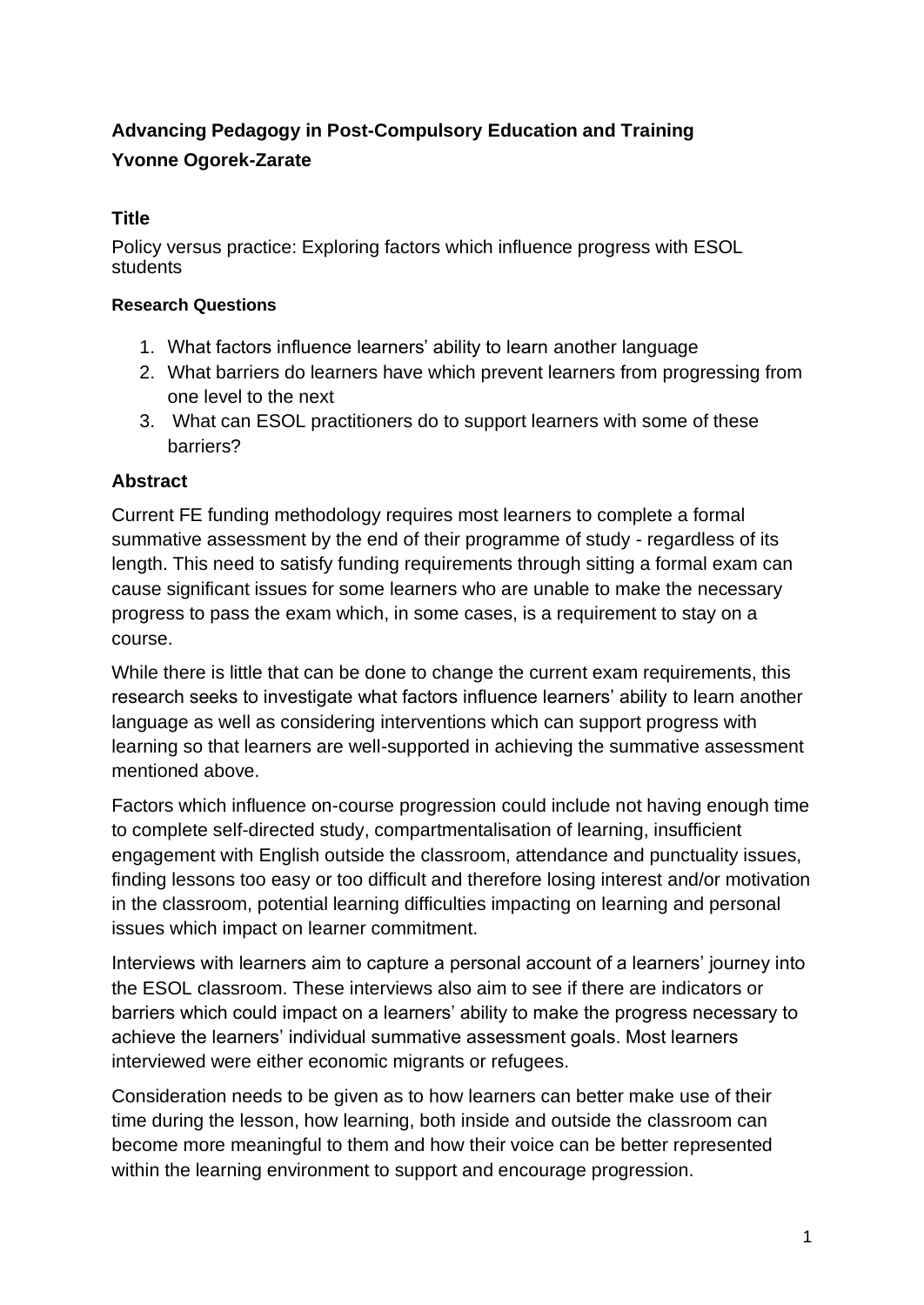#### **Introduction**

Each year, after the glow of the summer sunshine starts to fade and thoughts turn to fine-tuning enrolment planning and timetabling, there is always a sense of the potential in the air as learners make enquiries about enrolment and book in for their initial assessments. While these first few weeks at the beginning of the autumn term are very busy, placing ESOL learners onto programmes as a result of a 30–40 minute initial assessment is a process which is now enshrined in ESOL practice up and down the land. This practice is a direct result of the *Skills for Life Strategy* (2001), which sought to improve adult literacy, language and numeracy skills. The assessment tools, which were developed to complement the strategy, allows providers to make a judgement on learners' levels which saw them enrol on either pre-entry, entry 1, entry 2, entry 3, level 1 or level 2 courses - most of which required learners to complete a 'Skills for Life' ESOL qualification.

Once learners have enrolled, a diagnostic assessment is then completed to further fine-tune learner ability and then either compile 'individual learning plans' for learners based on their initial and diagnostic assessments or, if teachers (and managers) agree, learners are either transferred up a level, or down a level, based on this evidence and professional judgement, and so the on-course learner journey begins.

Teachers have worked hard during late summer term and early autumn term to develop schemes of work which clearly indicate what the 'intent' of the course will be (in-line with current Ofsted thinking) and learning objectives which link to the summative assessment start to be followed. Lesson plans are developed to clearly state aims and objectives on the lesson on standard, quality-assessed, templates.

Lastly, course profiles are developed, which help teachers to understand the learners' needs and personal situations better. Once individual learner targets have been set from all the above information, for some learners, progress both on-course and outside of the classroom is slow and learners then start to fall into the 'at risk of achievement' category.

The problem here is that our current funding and quality systems place significant emphasis on the overall performance levels (success rates) of training providers and this, in turn, places tremendous pressure on curriculum departments to squeeze learners through qualifications they are not ready for, making future progression at the next level particularly challenging.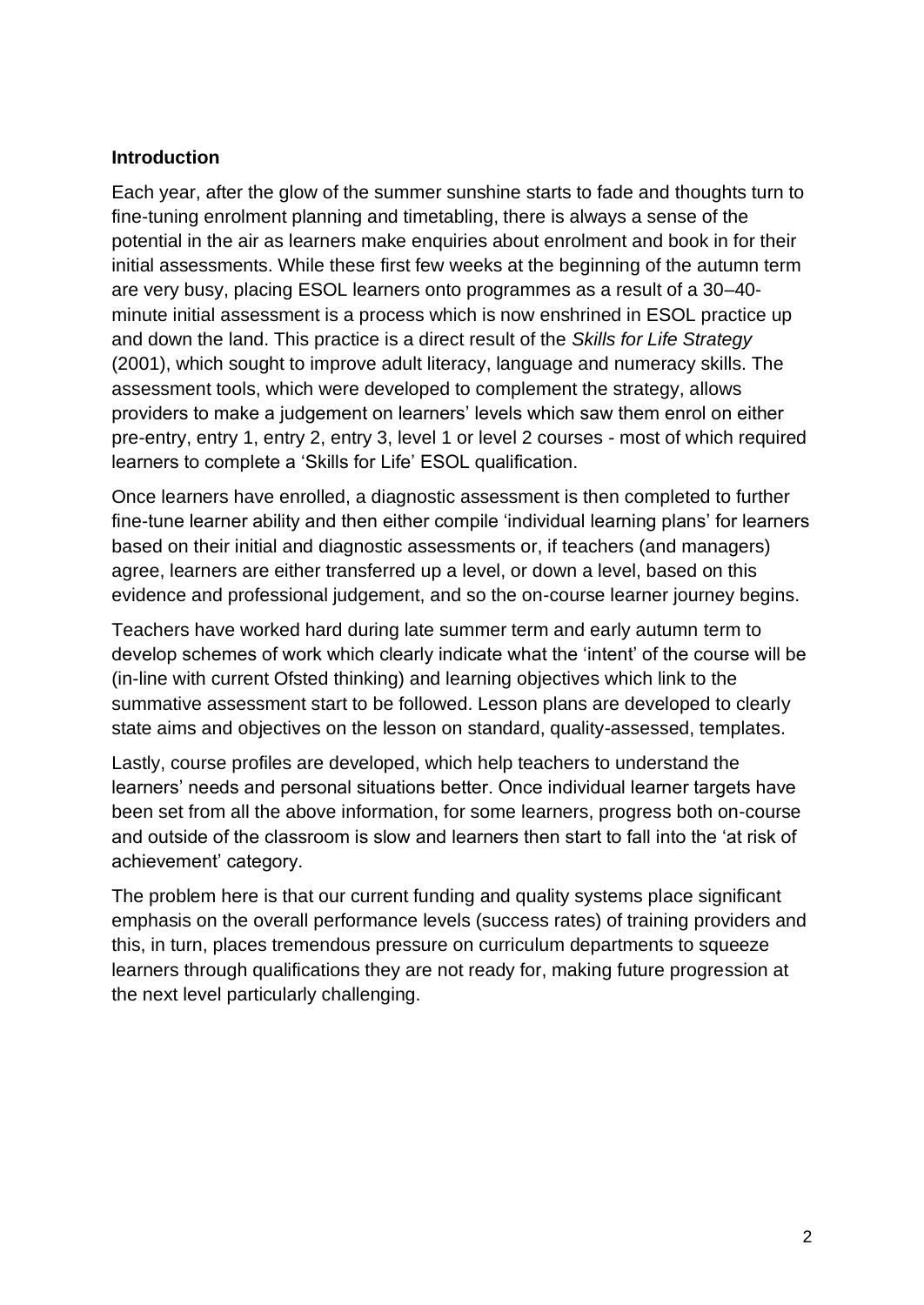### **Literature Review**

As Barack Obama said, 'If you're walking down the right path and you're willing to keep walking, eventually you'll make progress'. It is the 'willing to keep walking' element of this quote which resonates in this piece of work.

According to Simpson (2007), the bureaucratisation of ESOL is largely responsible for current tensions between ESOL practitioners on the one hand and government agencies, particularly inspectorates, on the other. For example, an obligation to produce "measurable outcomes", is at odds with an understanding that processes of language learning are not necessarily linear.

It is exactly this tension which fails to recognise that some ESOL students progress to Entry Level 3 or Level 1 and fail to move ahead, often because their literacy skills lag behind their oral communication skills. Moreover, when considering provision for ESOL learners with basic literacy skills (which is where learners often get 'stuck' in levels), there is very little specific provision for learners who have basic literacy needs. Some organisations do put on classes specifically for learners wanting to study basic literacy; others try to integrate them into graded ESOL classes and, not surprisingly, find they make very slow progress in that environment (Sunderland and Moon, 2009).

In the research report *English for speakers of other languages: Access and progression* (2019), of 28 case studies considered, the main barriers to learning fell into the following broad categories:

- Poor/interrupted course/class attendance due to work and childcare commitments
- Significant mental health of asylum seeker and refugee learners
- Students needing to return home for extended breaks during the course
- Mixed ability classes (course viability) making progress on-course challenging
- Pace of a lesson being either too fast or too slow
- Difficulties in teachers being able to differentiate learning based on ability in a class, especially where the gap between the least and most able was large
- Limited tutor contact time owing to financial restraints (e.g. not enough direct contact time for learners)

Some, but not all, of these issues stated above were mentioned by the learners interviewed as part of this research. It is clear that learners show a range of motivations for learning English, such as improvement in job prospects, help with supporting children at school and a desire to connect with the wider community, but keeping motivation alive proves to be more of a challenge for some learners.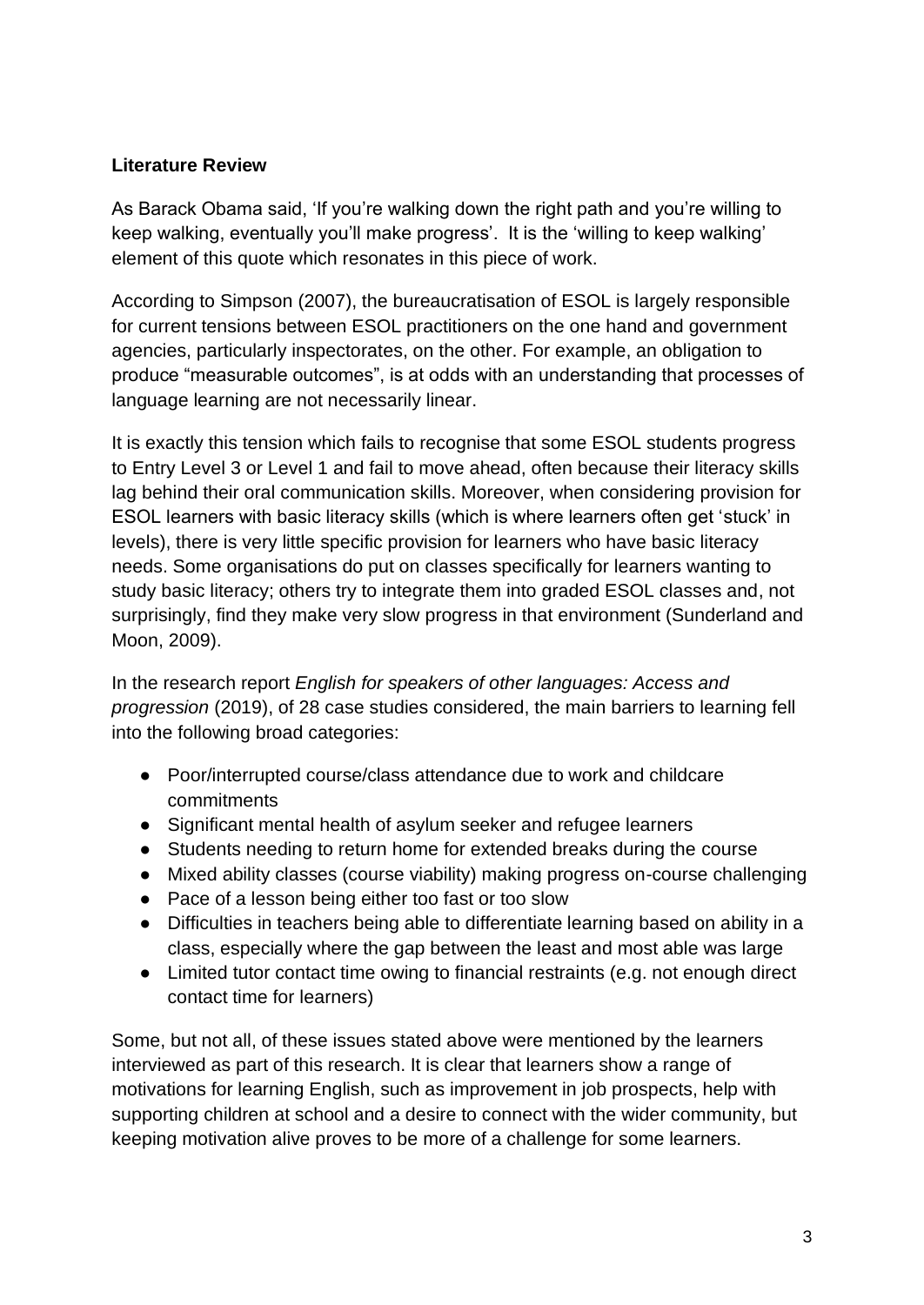However, while there are practical and financial barriers to progress as discussed above, exploring the factor of a possible underlying learning difficulty or disability is very important in the context of language learning. In the article *Addressing Potential Impediments to Learning with ESOL Students*, Schwarz (2007), asks that before we assume an adult ESOL learner has a learning disability, we consider phonological processing skills, cultural differences and more.

Some adult ESOL learners may struggle because of weaknesses in the phonological processing skills that underlie literacy and support first or additional language acquisition (Ganschow et al., 1998). Phonological memory is needed for acquisition not only of single words but also strings of words such as grammatical constructions and idioms (Ellis, 1996; Williams & Lovatt, 2003). Essentially, sounds and words must be heard in order to process them. But since the adult brain perceives and processes unfamiliar speech sounds less accurately than children's brains do (Kuhl, 2004), the adult learner's phonological memory may not be able to record words and sounds accurately, limiting the development of oral skills.

Secondly, Schwartz discusses the unmet needs of adult language learners. Specifically, adult language learners need explicit instruction in accurately perceiving the sounds of the target language (Ganshow et al., 1995), especially those that are similar to sounds in their own language and therefore are harder to discriminate. Adult learners also need and want to understand something about how language works (Marshall & Snow, 2000) and it is this breaking down of linguistic structures, and being explicit in explaining them, which has seen a moderate level of progress with learners I consider having a potential learning difficulty.

Schwartz also discusses unacknowledged educational backgrounds and goes into detail about how misleading screening questions can be at the initial assessment stage given the layers of complexity associated with asking about someone's previous educational background. Educational histories may be exaggerated or misrepresented owing to the learners not wanting to seem uneducated or feel ashamed of their educational backgrounds. She makes a crucial point in stating that 'learners may have information gaps due to differences in education systems, interrupted learning, or lack of access to books. When assumptions are made about what learners know or can do, materials and tasks may be beyond them.'

She also considers cultural differences in terms of differences in the learning experience, for example learners from some cultures being more comfortable with behaviourist, teacher centred, approaches to teaching rather than more informal humanistic approaches more favoured by teachers here in the UK. Behaviors such as lateness, reluctance to join in multi-sensory activities or to ask or answer questions, ignoring writing structures, not doing homework, and how mental health issues are regarded by the cultures of your learners is one way to address this difficult issue (Butler, 1994). The penultimate issue she addresses is around inappropriate pedagogy which is crucial for learners who have clear motivation to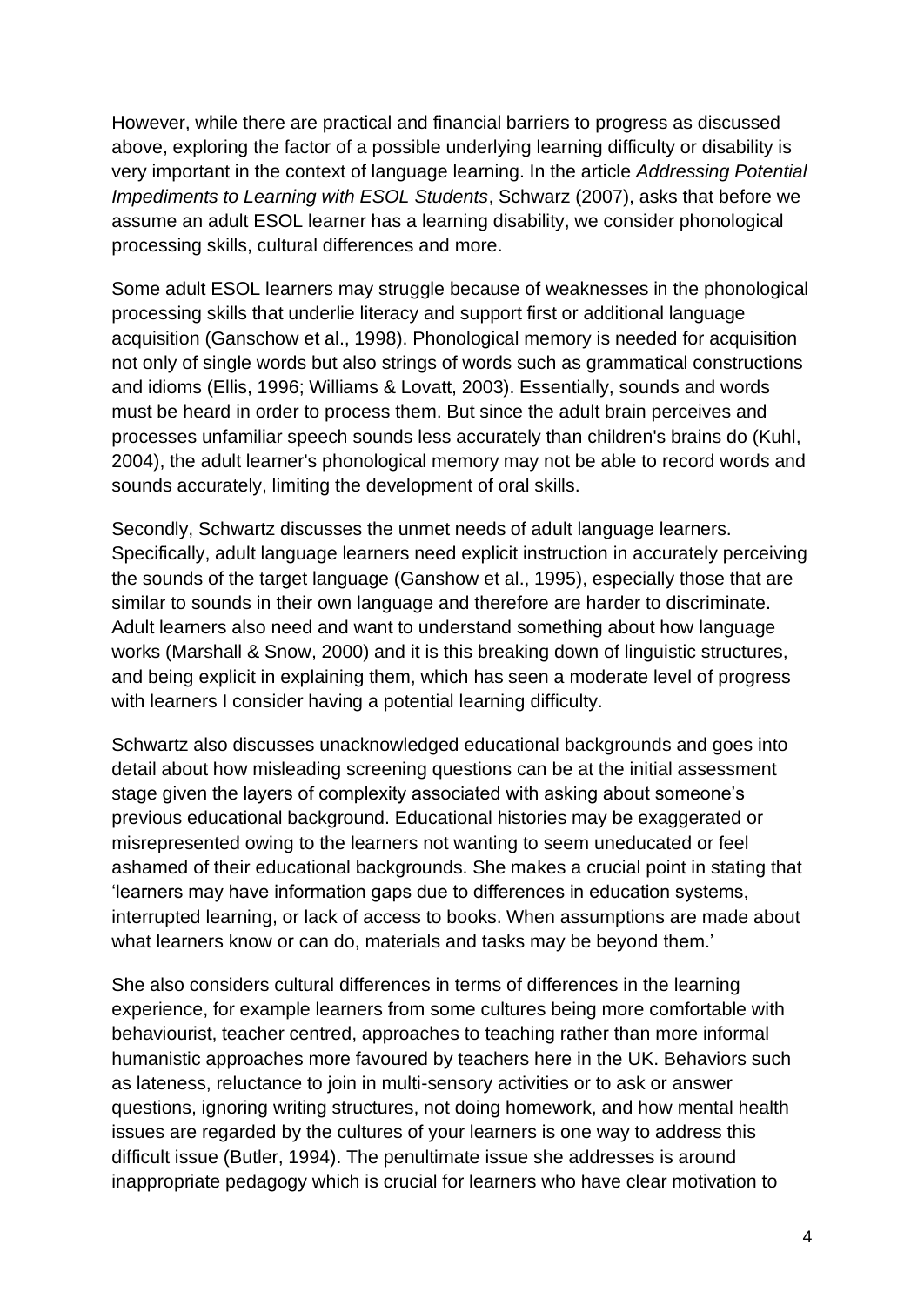learn (for example, they attend each session and engage within the class) but disengage with the learning process in class and therefore do not make the necessary progress expected.

Noted in her research is the need for learners to appreciate and review content. Over-learning is essential for automaticity in skill-based learning. Using a wide variety of methods and material for review prevents boredom (Schwartz, 2007). This point clearly describes the tension between policy and practice as often, practitioners feel pressured to cover the curriculum as quickly as possible to meet assessment schedule deadlines set by senior managers and miss critical opportunities to review on-course content. She goes on to discuss the importance of learners setting their own goals, showing learners the progress they have made, having high expectations of learners and keeping learning relevant and challenging but not overwhelming and providing multiple ways of learning, all essential in terms of supporting learners with progress.

Lastly, she discusses health, physical functioning and mental health issues as potential impediments to learning. Mental health in particular, has been present in the ESOL classroom, long before it became a buzzword in mainstream media. So many ESOL learners have experienced significant trauma as a result of war, ongoing political conflict and personal tragedy, which means that the individual's own mental health can put them in a place where engagement with learning becomes challenging. Moreover, some learners may not themselves realise nor want to recognise that they may have issues with their health or physical functioning.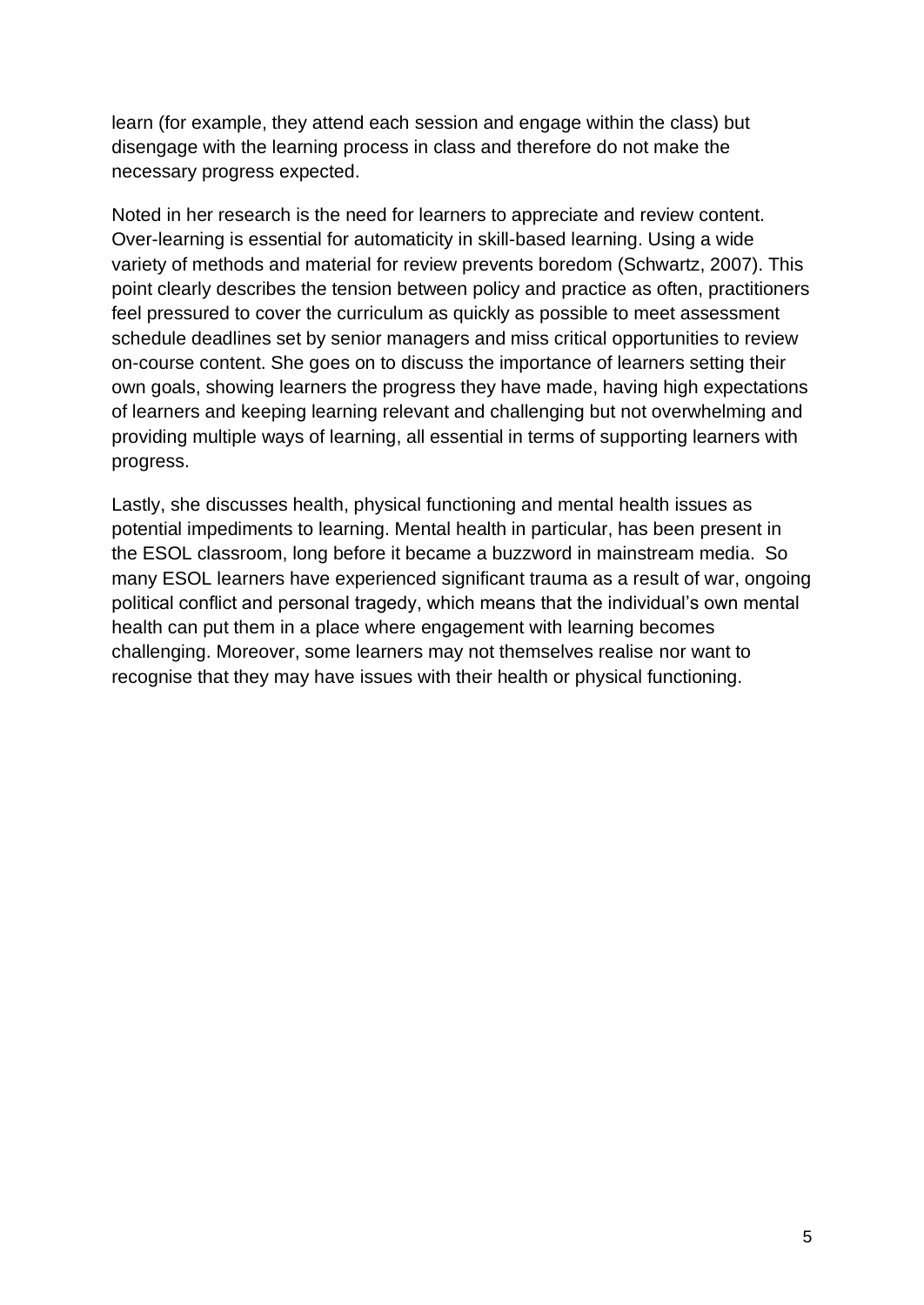# **Research Methodology**

The research methodology centres primarily around the qualitative method of one-toone interviews. The focus of the research is to consider potential barriers to progression to support learners more effectively while on-course.

The group of learners I chose to work with were from a shared Entry Level 2 class based at a large FE college in west London. I started teaching this cohort in September 2020, face to face. The students I decided to work with where those which I thought displayed either spiky profiles where 4 out of the 5 learners interviewed had significant issues with writing in particular. 2 learners had been transferred down from the Entry 3 group. The interviews were carried out at the end of January, online, while we were in lockdown 3.

| <b>Site</b>         | <b>Participants</b>                                                          | <b>Research Methods Used</b>      |
|---------------------|------------------------------------------------------------------------------|-----------------------------------|
| West London College | 5 out of 6 Entry 2 Learners<br>(1 learner failed to attend<br>the interview) | 1:1 online recorded<br>interviews |

These 4 initial questions shaped the interview:

To what extent does not having enough time to do homework influence learners' ability to learn another language?"

To what extent do learners compartmentalise/limit their learning to taught hours of classroom experience?"

To what extent does teaching that is too demanding/undemanding negatively influence learners' motivation to learn?"

To what extent do learning difficulties influence learners' ability to learn another language?"

However, in practice, I had to simplify the language to make it more comprehensible for the learners and so asked them:

*Can you tell me a little bit about yourself?* (Context) *Did you go to school in your own country, and did you have any problems with learning at school/college/university?* (Potential learning difficulties) *Can you tell me why you have decided to study English?* (Motivation) *Can you tell me what you find easy about studying English?* (Feedback for improvement)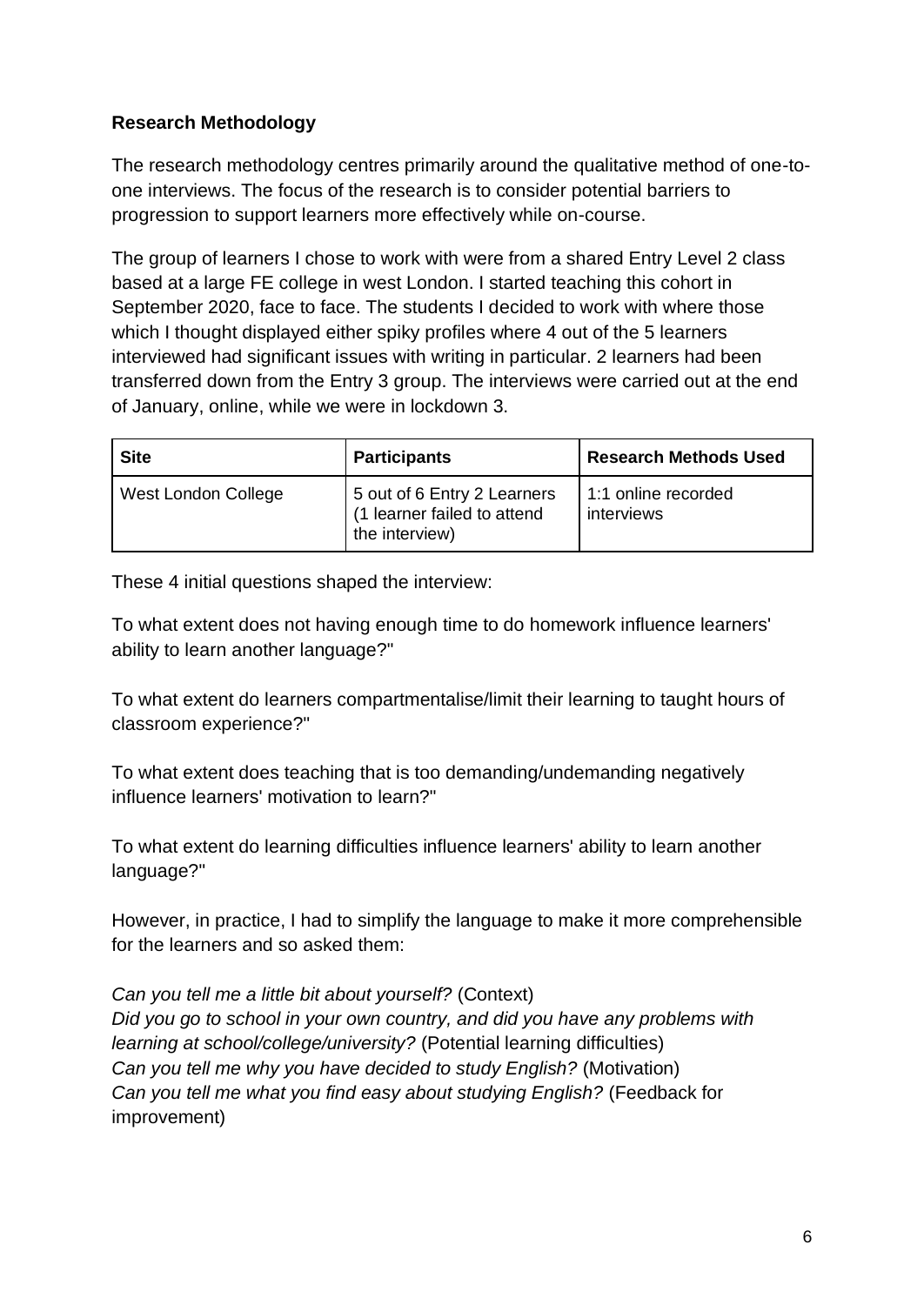*Can you tell me about what you find hard about studying English?* (Further support needed)

*Can you tell me what you enjoy about learning?* (Resource to encourage further motivation for learning - if motivation is indeed the underlying issue)

*Can you tell me what you don't enjoy about learning?* (Underlying issues affecting progress e.g. classroom dynamics, teaching styles, difficulties in understanding what is being taught, pace of the lesson etc)

Is there anything that can be better and to help you more? (Feedback for continuous improvement and consider reflective practice)

*How long do you usually study outside the classroom?* (Degree of learner commitment)

*How easy or difficult do you think the work in the class is?* (Differentiation can be used more effectively in planning and preparation)

# **The Intervention**

The feedback my 5 learners gave me was illuminating. Before the interviews were conducted, I held the idea that there was something 'wrong' with my method of teaching and that it was this that was primarily holding learners back from progressing. What transpired after the 5 interviews was that all 5 learners commented very positively on the learning experience (is that because I was their teacher?) and that for 4 out of the 5 learners interviewed, 'life' got in the way from learning outside the classroom. I had not anticipated just how big an impact the outside world actually has on these learners. I fully understand, from a cerebral perspective, that my learners have busy and complex lives, but when I heard some absolutely heart-wrenching accounts of their day to day lives, I am in awe of the fact that these learners actually turn up to class at all. 1 learner disclosed that she had lost her husband recently and was a single mum of 3 looking after an aged relative, 1 learner disclosed that he had lost his child because of the conflict in Syria, was 100% committed to making a better life for himself in the UK but also cared for his wife who suffered from a serious mental illness. It goes on. Just 1 out of the 5 learners expressed difficulties with their learning. A 50+ year old woman from Afghanistan who had had no formal education in her country.

# **Ethical Considerations**

I had full consent from all 5 learners to record the interviews and questions were shared with the students before the interviews. I also explained to the learners what the interviews were for and explained that the primary motivation was to understand what barriers they may have to progression to help me better understand this from both a manager's and teachers' perspective. I also explained to the students that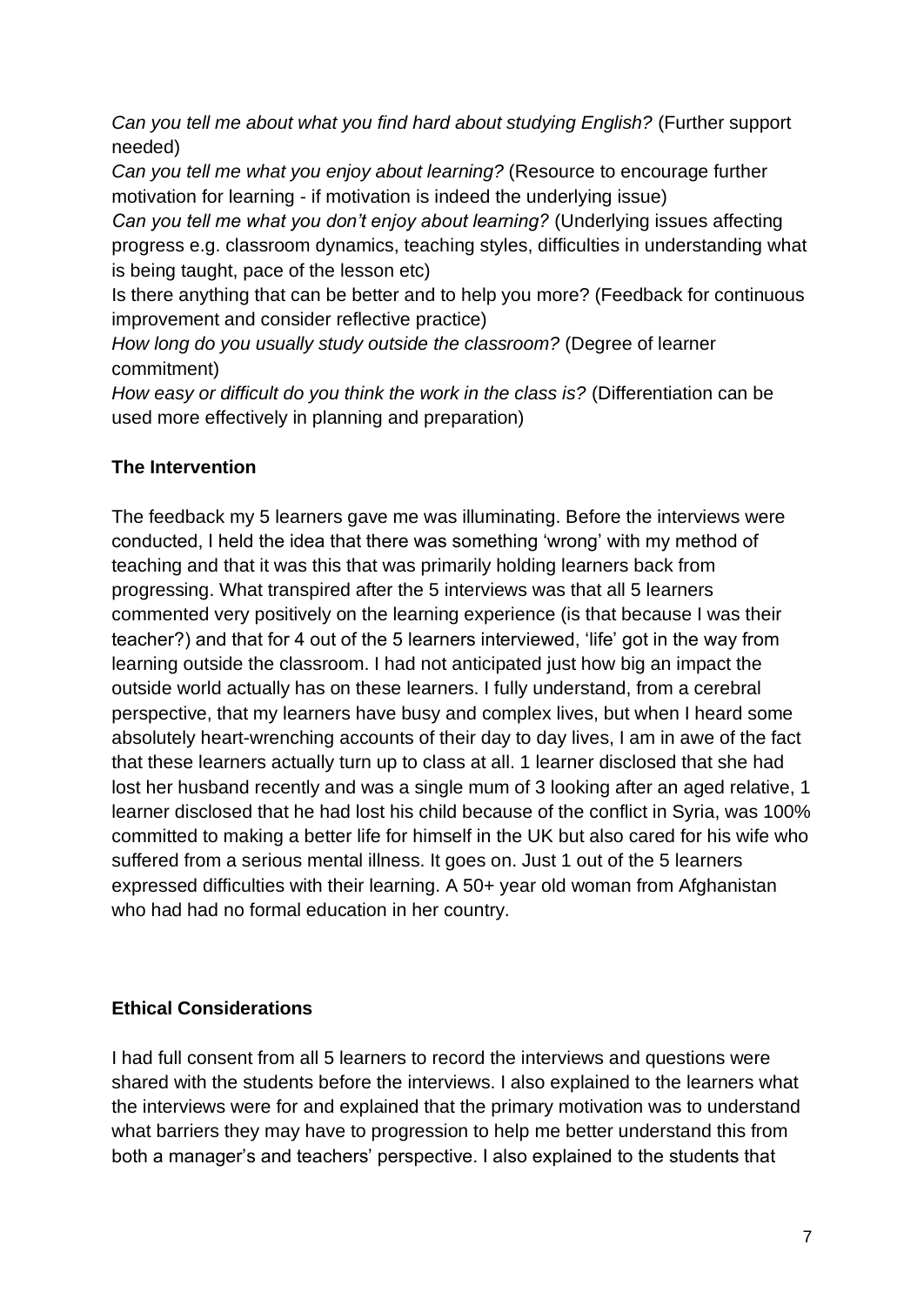nobody, other than myself, would have access to the recordings and any references would be completely anonymous.

I explained that they were able to withdraw from the process at any time and none of the learners did so. However, 1 learner did ask why I was asking personal questions and I explained to him that it was to get a better understanding of his situation outside the class which may impact on his learning in class and subsequent support I could offer him. Once I explained this to him, he chose to carry on with the process.

Interviews were conducted in confidential spaces and there was no access to my office by members of my family during the interviews and recordings nor to my office at work.

### **The data and its analysis in terms of themes and categories**

Through this piece of research, the concepts from the literature review confirm the overarching idea that the way our current funding system is set out, some learners, often with extremely challenging life circumstances, possible learning difficulties and teaching and learning strategies which are not enabling learners to maximise their full potential. From the very small sample used in this study, the latter point, relating to learning strategies, did not really present itself as an issue, with 100% of learners stating that they enjoyed the teaching.

However, the fact that there are often intolerances at senior manager level where success rates are driven by a wider culture of 'benchmarking', publically available Ofsted inspections and league tables, learners are often invisible in the decision making processes in relation to curriculum planning, and policies such as withdrawing learners if they have not attended for 2 weeks, so as not to take retention hits, is in direct contradiction to what further education, and ESOL provision in particular, sets out to achieve.

This research project is not arguing the case that learners should be on courses 'ad infinitum' as, as a taxpayer and a manager with over 20 years experience in the sector, we need to be able to distribute the limited funding we have available to the sector fairly and proportionately and this inevitably means not progressing learners to the next level who have resat year after year or withdrawing learners with poor attendance without a good reason.

It's reassuring to know that with the introduction of the relatively new Education Inspection Framework (2019), there is a general trend to focus more on the quality of education rather than on data. Biesta (2009), argues that a lack of attention to the aims and ends of education has led to a reliance on a 'common sense' view of education. A focus on academic achievement in a small number of curriculum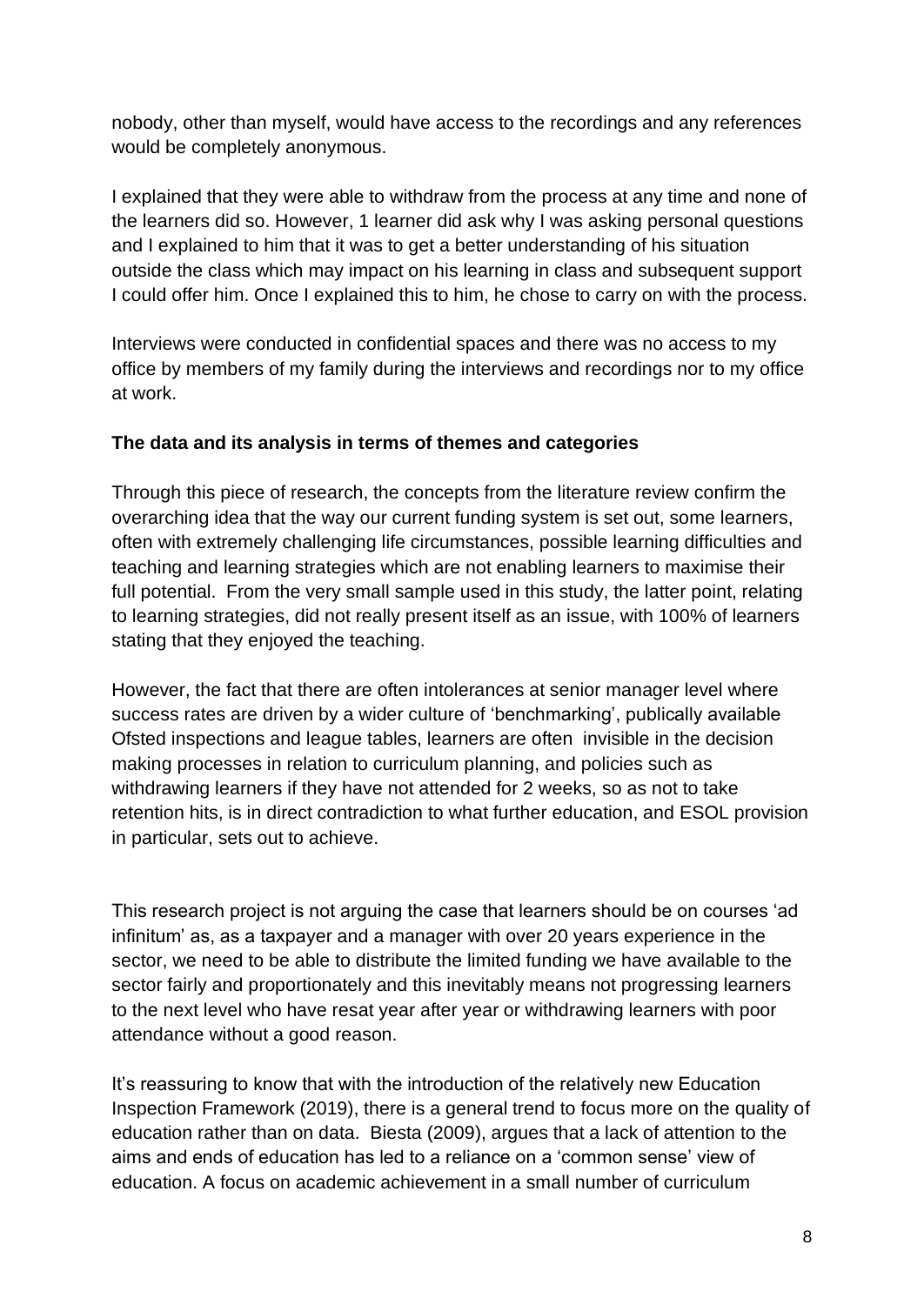domains or subjects is one example of the common-sense approach. It is that common sense approach which is refreshing and welcome after nearly a decade of over-focusing on data, data, data. Sean Flood, an Inspector and Headteacher in a Hackney Primary School writes in an Ofsted blog that 'My biggest observation was the sheer joy – both for inspectors and for school leaders – of the move away from detailed scrutiny and analysis of internal data. When presented with folders of data, I was able to say, 'thank you for that but I'd rather talk to/look at/hear…' This is especially true of early years data on entry and progress.' While this feedback is in the context of a primary school, the same principles apply to that of the further education sector.

The most interesting and unexpected issue in the data was around how little discussion with learners focused around pedagogy itself. Aside from the 1 learner with the potential learning difficulties, almost all learners struggled with their lack of progress in the context of their day to day lives. It seems blindingly obvious when the recordings are played back that these are real people with real lives and with real struggles and in my role as Head of Curriculum for a department of approximately 2000 learners, the individual often gets forgotten about and is 'just' a name on a long list of learners with attendance below 85%.

I set out on this journey thinking there was something I wasn't doing in order to help learners with barriers progress; both as a teacher and as a manager. As a teacher, by not providing enough engaging content to the learning, not explaining concepts more widely, not stimulating learning enough (clearly a deficit approach based on not a lot of evidence) and as a manager, being conflicted by the fact that I had to withdraw learners from courses because they had been at the same level for several years. However, it became evident that in a minority of cases, there is little either the teacher or the manager can do for the learner because the baggage the learner comes to the classroom with, neither the teacher, nor manager can support with.

#### **Key Findings**

My initial question focuses on what factors influence learners' ability to learn another language and what the possible barriers to progression could be. This research has found that:

### *The personal circumstance of a learner plays a vital role in a learner's ability to make progress with language learning.*

Most learners interviewed for this research project were in their 40s and 50s, however, one learner was in her 20s. That learner was the strongest in the group and did not have any significant responsibilities other than herself. So, her ability to invest in studying was greater than that of the other learners. The other four learners all disclosed challenging personal circumstances which clearly impacted on their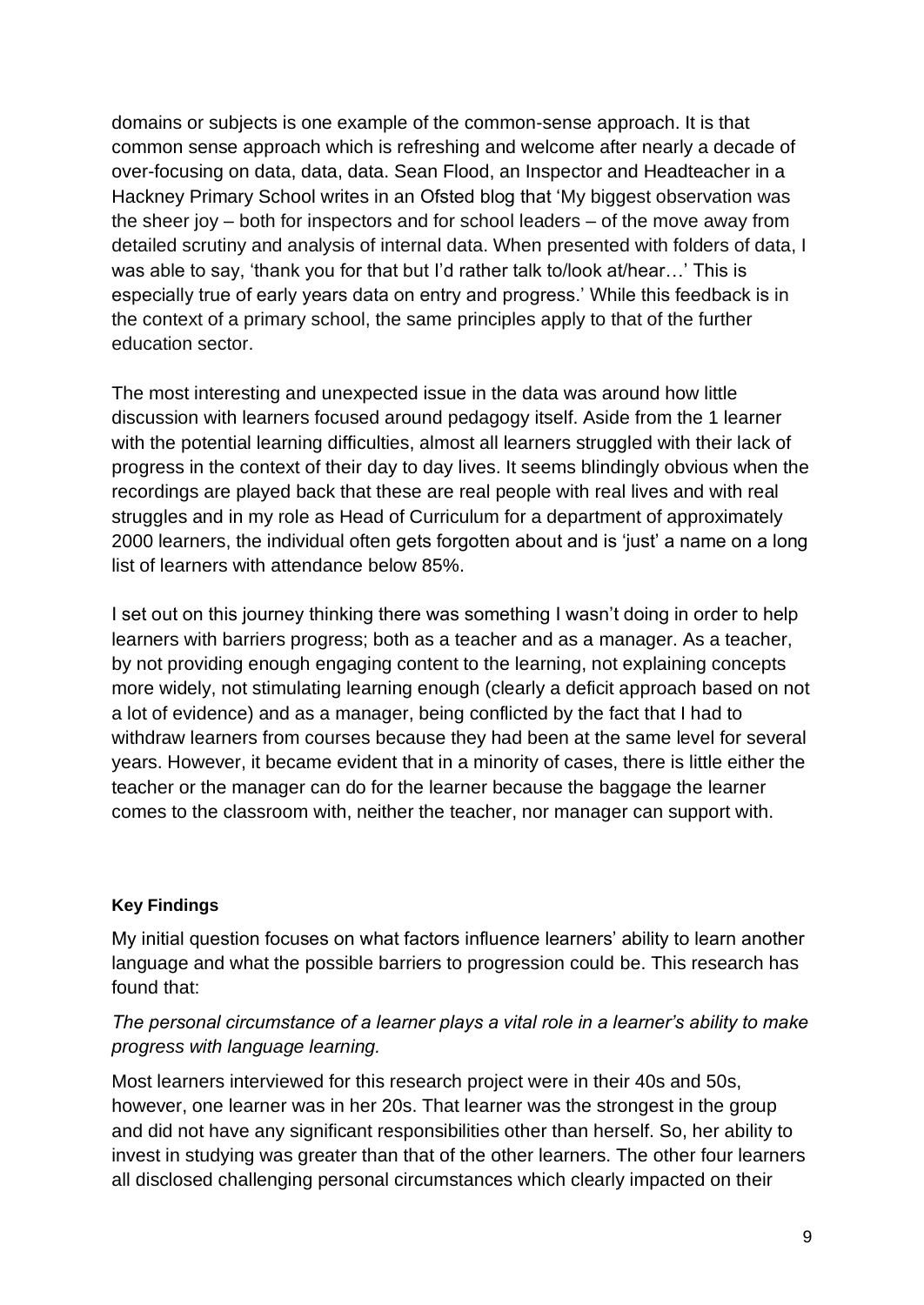ability to progress with their language learning and in particular the learner with the possible learning difficulty also disclosed a mental health issue which meant her concentration was impacted

Both diagnosed and undiagnosed learning difficulties and mental health conditions can be a significant barrier to progression and often, those learning difficulties and mental health conditions impact negatively on learner progress which in-turn can have a negative impact on learner motivation and commitment to studying for the long-haul.

Learner motivation can play a significant role in how effectively a learner progresses and it is important that the class teacher is aware of learner motivations so they can tap into them when motivation and class energy is low - especially in year-long courses.

As Gregson and Nixon (2015) point out, there is a clear and pressing need to design approaches to educational improvement capable of addressing the expensive shortcomings of outcomes-based models and educational and curriculum development. It is within this context that non-accredited, community learning courses could be better placed and served for learners who struggle with fitting the current assessment mould and structure.

### **Recommendations**

What can practitioners do to support learners with some of these barriers?

Spend time getting to know the learners so there is a better understanding of their individual sets of circumstances. It is well-worth investing time and energy into getting to know the learners, once classes have settled, in order to get a fuller picture of the learners in your class. Some learners may not want to share details which may indeed help to support learners with either motivation, progression and personal development, however, the effort to do so, as was the case with the learners interviewed for this research, will be greatly appreciated and will help to form bonds in class which enable the learner and teacher to feel safe to share information which may be critical in the development of on-course learner progress.

In the case of pre-entry learners, where it is not possible to go into some detail about the learners' background, with the learner's agreement, it would be advisable to speak to an English-speaking friend or relative to get more information about the learner's sets of circumstances and previous educational background so there is a better understanding and empathy towards their slow progress. Moreover, the person may also be able to give some important information in terms of educational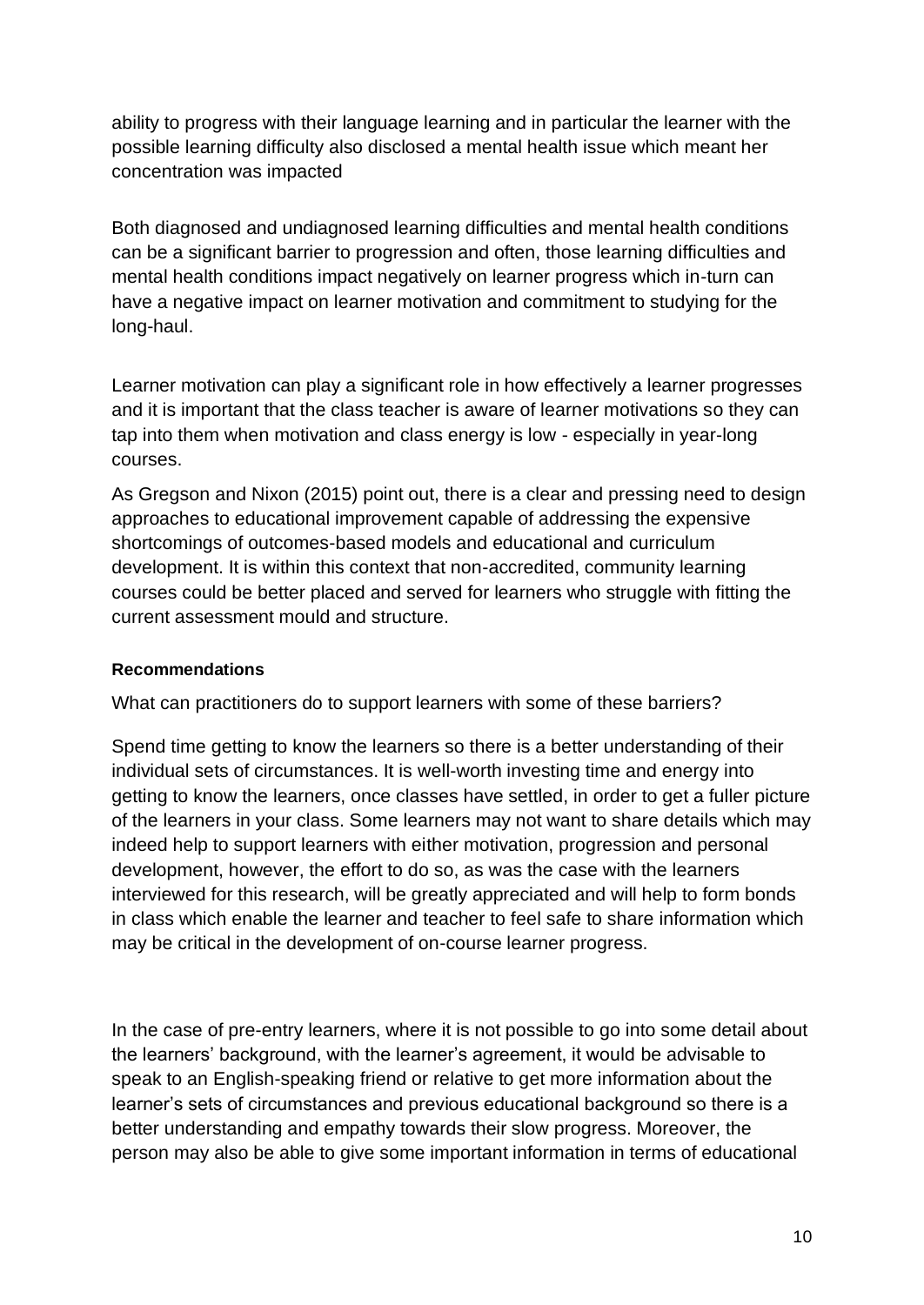background which may unlock the key to specific learning support which may help with progress.

Creating a meaningful class profile which considers factors such as gender, age, previous educational experiences, personal circumstances such as children and their ages, previous qualifications (if not captured at initial assessment) is key to understanding the needs of the individual and class better.

With the advent and use of tools such as Google Classroom to support learning both inside and outside the classroom, it is important that these tools are embedded within learning, teaching and assessment so that those learners who miss class for genuine reasons are given maximum opportunity to catch up with missed learning. All learners interviewed talked positively about using technology to support progress and as we emerge from the pandemic, the use of Zoom, Google Meet etc means that teaching can be recorded and shared with those learners who have missed class. It cannot and should not be used as a substitute for attending class (assuming it is face to face delivery) and consideration, by management, needs to be given to carrying on with online classes to make participation as wide as possible.

**Appendix**

**Dissemination strategy**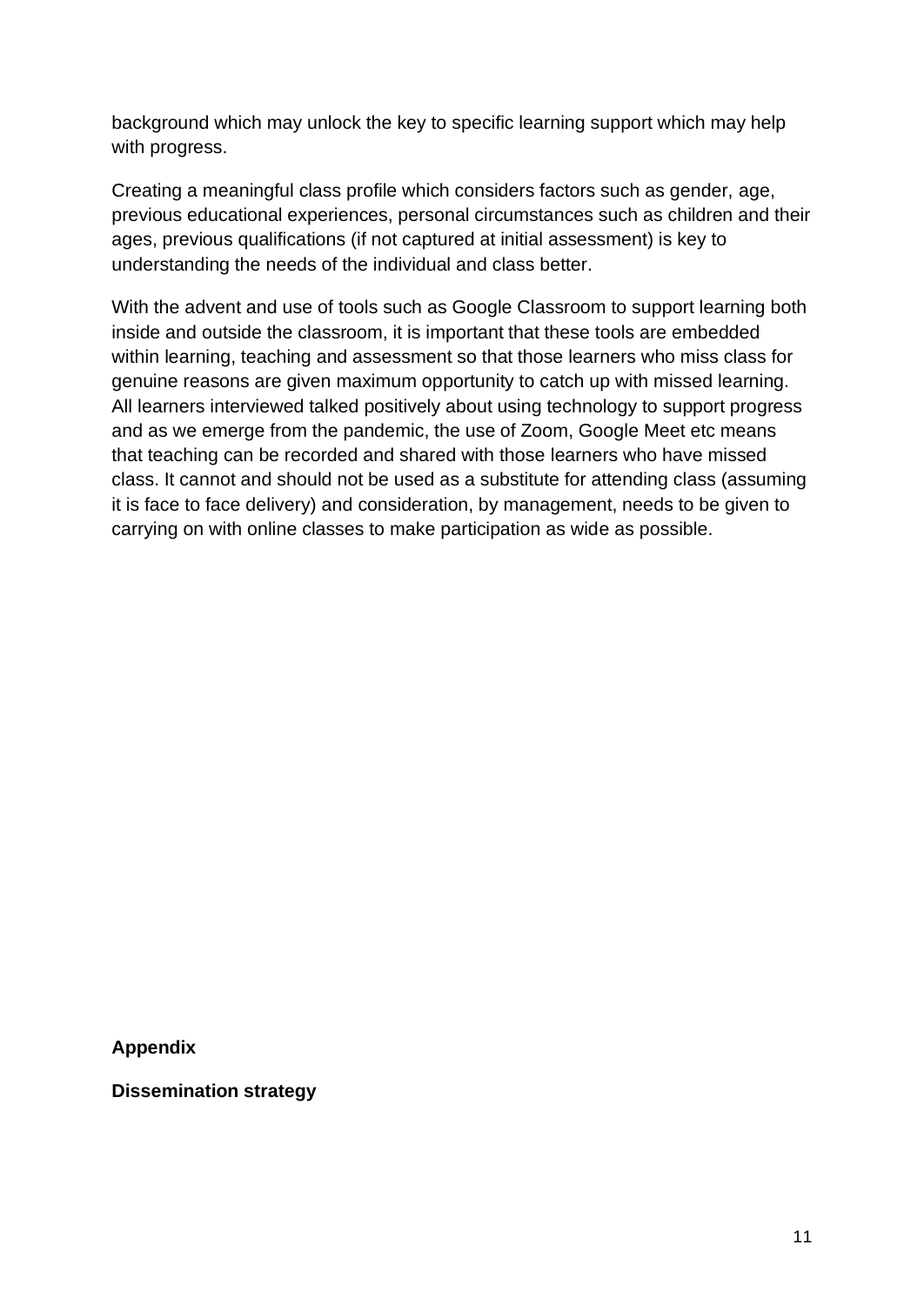- Share the research (via email) to former ESOL teachers and managerial colleagues at the college so they are aware of the research and its potential impact on curriculum design and planning
- Share the research with current colleagues so they are aware of the research and impact of curriculum design and planning
- Present findings of research at the next available Continuous Professional Development (CPD) event for the wider curriculum team and facilitate group discussion
- Share research with professional colleagues I am not currently working with in online platforms such as Linked In

#### **References**

Biesta, G (2009) *Good education in an age of measurement: on the need to*